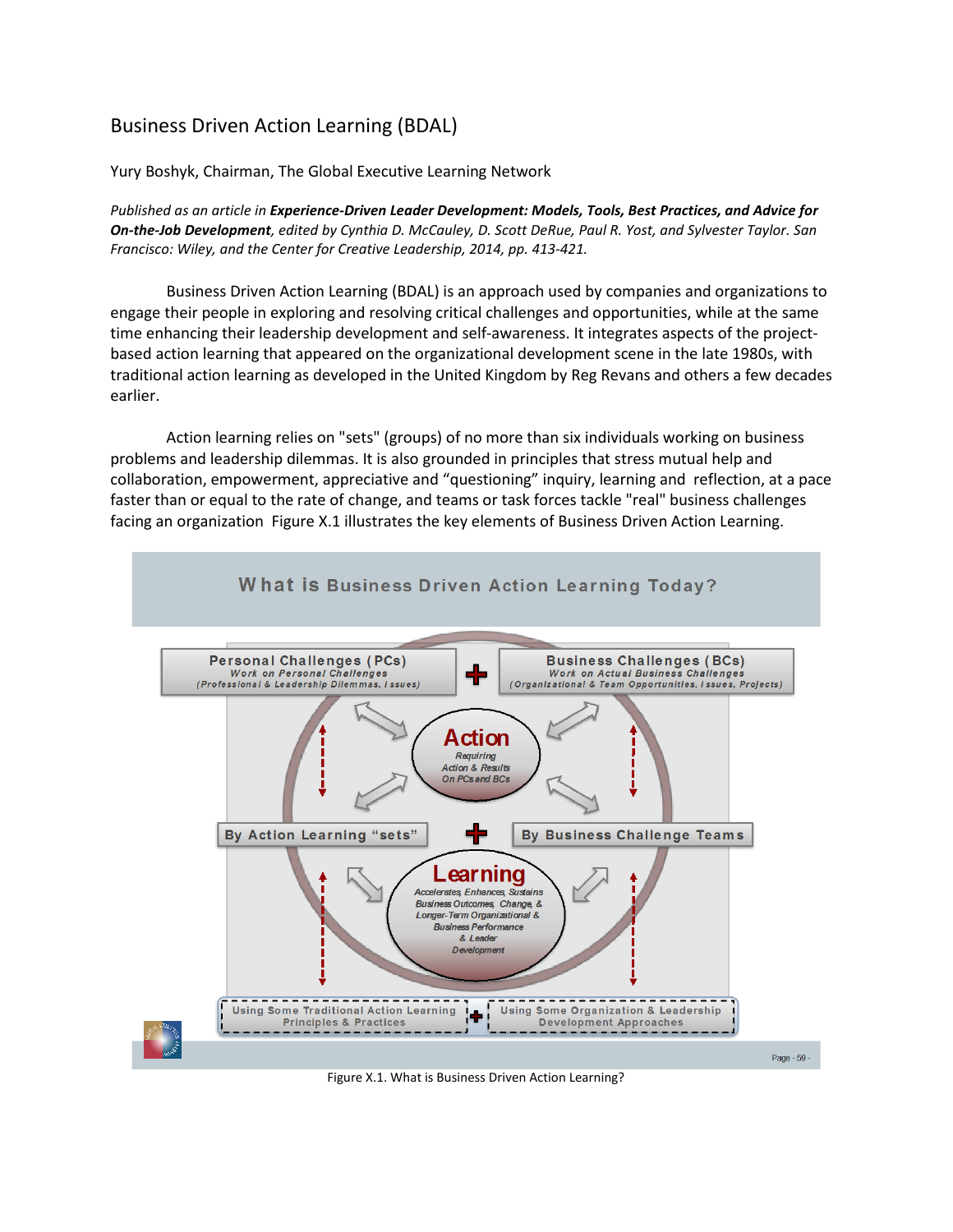BDAL started life primarily in global companies in the early-1990s, and over the years many organizations have incorporated the method in their management and executive programs. BDAL can be used to create experience-based learning systems for all enterprises: small, medium and large organizations. Action learning interventions don't have to be limited to leaders. They can also involve a company's stakeholders as for example, customers, suppliers, government officials and civic society NGO's. Some aspects of the BDAL method are used in public service education as well. While most BDAL is in the form of management and executive programs, BDAL can also be initiated in almost any context where work takes place. The crucial element with BDAL is the equally important focus on explicit organizational, team and individual learning.

There are several **objectives** and **component parts** to a BDAL approach and program. In order for BDAL to be successfully optimized, all of these components should be included and well aligned. Seven components have emerged as particularly important in building effective BDAL programs (see Figure X. 2).

- 1. Top Executive Ownership: Sponsorship, support and active engagement.
- 2. Information Capture and Knowledge Sharing: Using technology, such as web sites and collaborative tools effectively to cascade learning
- 3. Company-wide Sharing and Collaboration with Business Challenge Stakeholders: Engaging those who know, who care and can do something about the Business Challenges.
- 4. Individual Development-- Personal and peer coaching and sharing, personal development plans, reflection: Assisting and encouraging individuals to gain greater self-awareness that leads to behavioral change through the use of coaches, psychometric, 360s and learning tools.
- 5. Teamwork on Business Challenges and Action Learning "sets" on Personal Challenges: Self-managed sub-teams addressing the Business Challenge and small groups or teams helping clarify thinking and action on Personal Challenges.
- 6. "Outside-In" Dialogs and External Discussions: Involves stakeholders, thought leaders, customers and others about the Business Challenge and other issues relating to the external environment of the organization, and discussions with external peers on leadership and personal business challenges.
- 7. Recommendations on Business Challenges and Follow-up. Organizational implementation and evaluation and further Personal Leadership Development: What will be done by top executives with the recommendations and what further commitments and actions will be undertaken for leadership development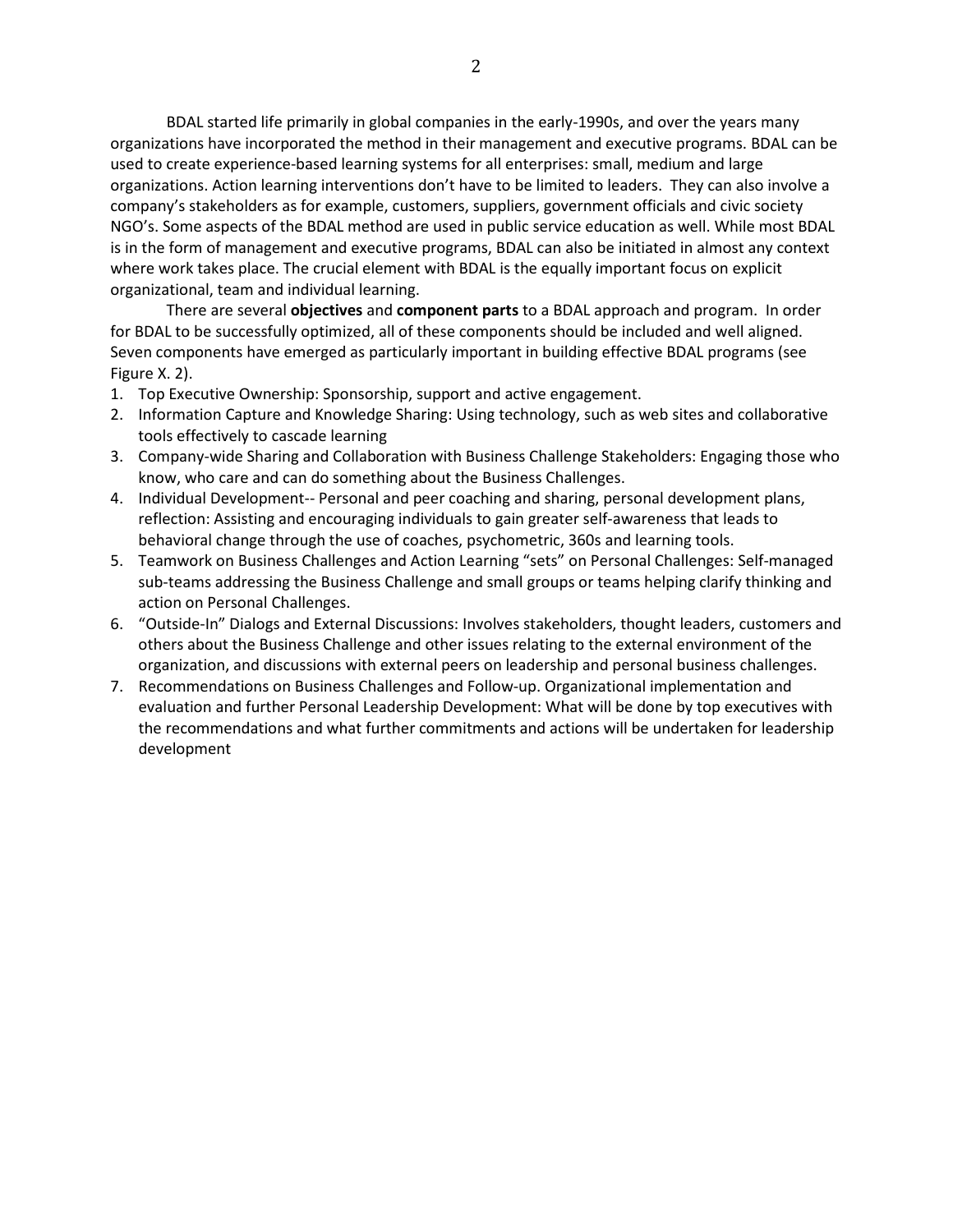

Figure X.2. BDAL: The Seven Key Components

### **Crafting the Business Challenge**

At the heart of BDAL is a **Business Challenge** (or opportunity) for the organization. Business Challenges are issues that are without a clear and obvious solution. The top leadership of the company is responsible for providing Business Challenges for the BDAL program and to participants. These are almost always in the form of dilemmas that demand clarification, exploration, analysis, a decision, and ask for recommendations on a way forward. Business Challenges are usually strategic in nature and bold in scope because they tend to be the nature of issues at the senior executive or board of directors level.

Here are some examples of a few BC's over the years:

- What are some exceptional growth-related opportunities in "emerging" markets?
- How can we accelerate growth in "mature" markets?
- What are some key future trends and how do we "get to the future first"?
- How do we stimulate innovation?
- What are some critical elements that we need to consider for our strategic and sustainable growth?
- **EXECREE A SET UPS I** Create a \$1 billion service/solutions-based business for the company.
- If a low market share competitor broke all the rules (destroyyourcompany.com) how would he compete?

Each Business Challenge is accompanied by a detailed background document (a "Business Challenge Statement") that outlines the reasons why this is an important issue for the company and contains a detailed listing of "deliverables"--what is expected from participants tackling the Business Challenge(s) in the management or executive program. Internal and external subject matter specialists provide background on the Business Challenge, but this is a lesser component of a BDAL program. More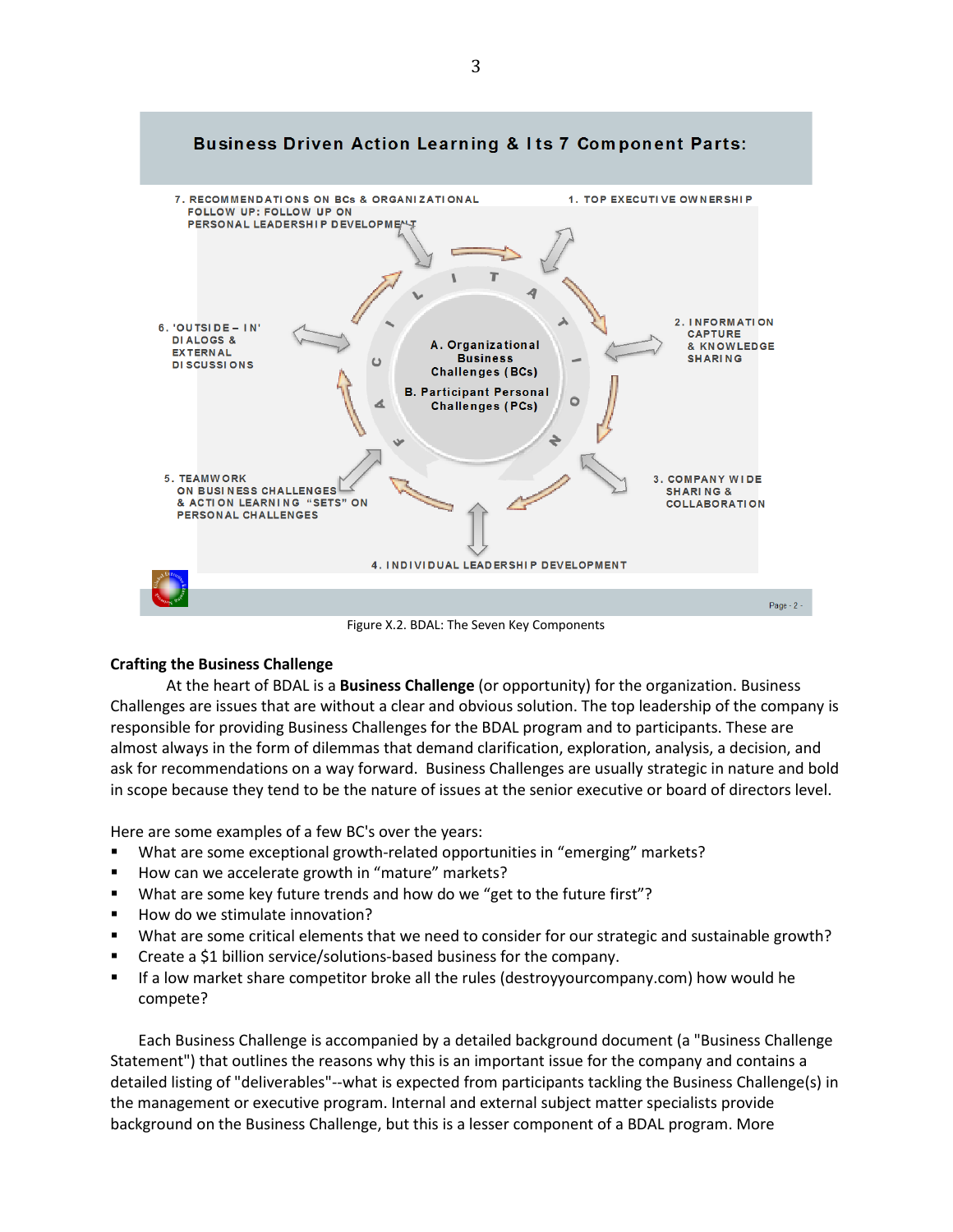importantly, participants are encouraged by the senior team to ask fresh questions about the Business Challenge in order to stimulate innovative recommendations. In some companies no participant is allowed on such a program if they have "expert" knowledge about the Business Challenge in order to ensure a completely fresh look at the BC.

### **Identifying Personal Challenges**

The other major objective of BDAL is to help individuals better understand themselves and do something about their **Personal** leadership and business **Challenges (PCs)**--the other major component part at the core of BDAL. These are issues that are daily dilemmas, problems or seemingly unresolvable matters especially around leadership and management situations such as leading without authority, doing more with less, motivating one's subordinates and fellow team members in difficult times to perform better, or engaging with their clients and their work.

Personal Challenge discussions are addressed in Action Learning "sets" – small teams of leaders who coach each other-- using a systematic and inclusive process developed by Revans and by others over the years. Through a structured yet largely self-facilitated process using open-ended questions, sets help clarify issues for the individual leaders, and through mutual cooperation assist them throughout the process associated with individual behavioral change. Facilitation is carried out throughout a BDAL program and in the Action Learning "sets", but only when requested by participants and only as required to initiate the process.

Action Learning "sets" meet regularly throughout the program to discuss their Personal Challenges. Figure X.3 describes the process that leaders use to share their Personal Challenges within their "sets."

## The Essentials of Being a Set Member: What is Involved with the PC's?

- Describe your personal leadership and/or leadership challenge (PC) through a narrative account
- Each presenter gets equal time (from 30-60 minutes)
- Others in the set (usually no more than six) ask open-ended questions
- Decide on action points to take forward and commit to, and share this with the group
- Report on ensuing events at a subsequent meeting of the group



Figure X.3 Sharing Personal Challenges with Set Members

Page -  $2 -$ 

4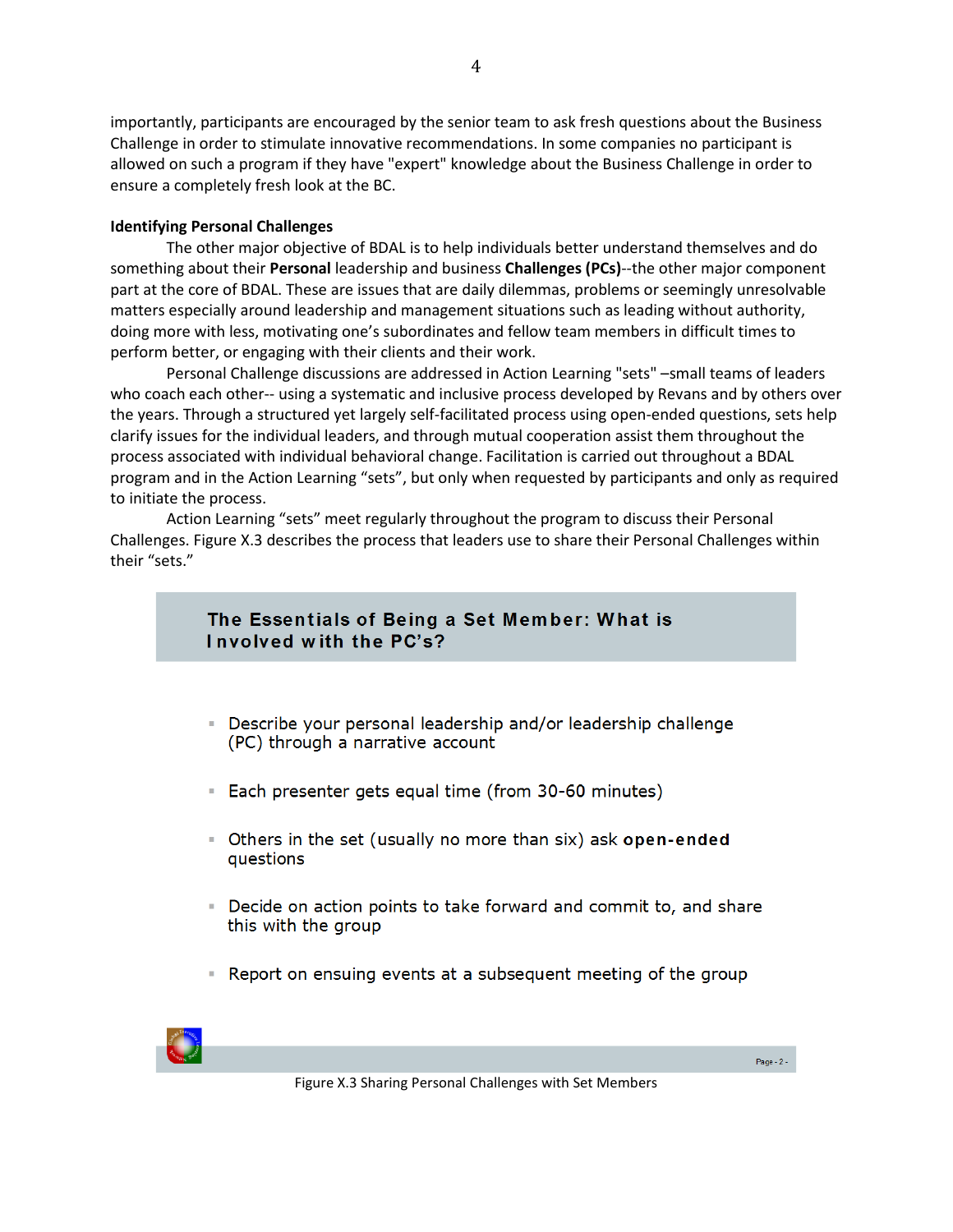Connected to work on the Business Challenge and Personal Challenge is a very critical component of the BDAL method-- the **"Outside-Ins"** or dialogues with all external stakeholders relating to the BC and PCs. "Outside-In" interviews can be with clients, suppliers, thought-leaders, government and regulatory officials, even competitors. BDAL participants are encouraged to interview these people by asking open-ended questions and not to prepare questions or checklists that are designed to confirm or refute their opinions.

Working in small teams of two to three people, each team takes the time and makes the effort to learn as much as possible about the leader and their business. This is not tourism but a serious and thorough process of capturing, analyzing and sharing new perspectives from the "outside" as can be seen in Figure X.4.



Figure X.4 Preparation and Implementation of the "Outside-In" Conversations.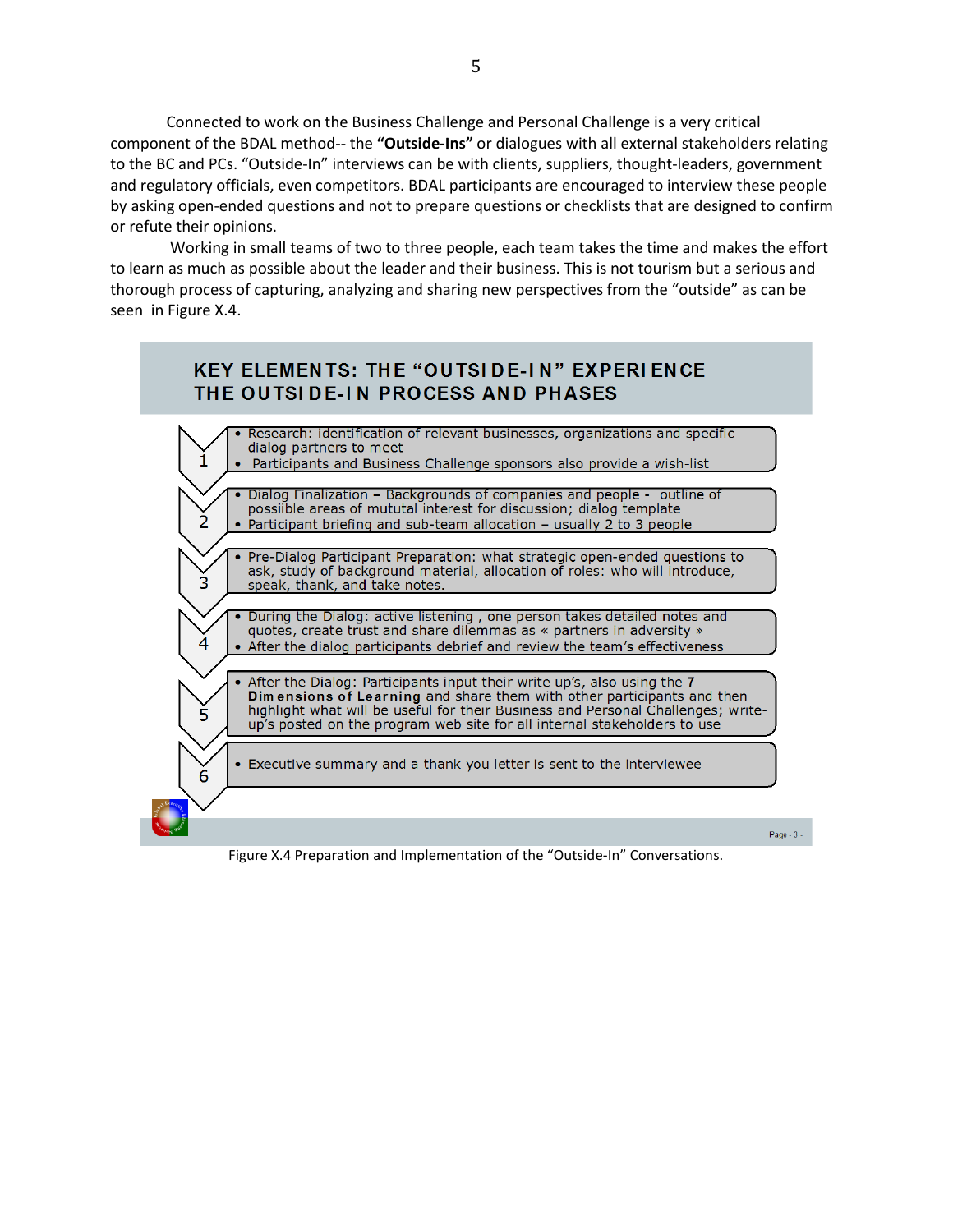Each meeting is written up thoroughly and then shared with other members of the larger team of participants. Each write-up also has a section on their learning from the experience, using what is referred to as "The Seven Dimensions of Learning" (See Figure X.5).



The preparation of these meetings involves a major effort in order to ensure proper alignment and relevance for participants, and the company, and for the external dialog partners. This element of BDAL works best when there is good collaboration and alignment between executive sponsors, participants, internal subject-matter experts, and external specialist organizers well before and after a program.

Eventually, this completed write up finds its way to the program web site for even more sharing within the entire company after the program. It becomes the repository and the center of information, knowledge, and collaboration before, during and after a management or executive program. Naturally, the learning from dealing with Business Challenges and Personal Challenges remains on the web site for both private and general use and for post-program alumni networking.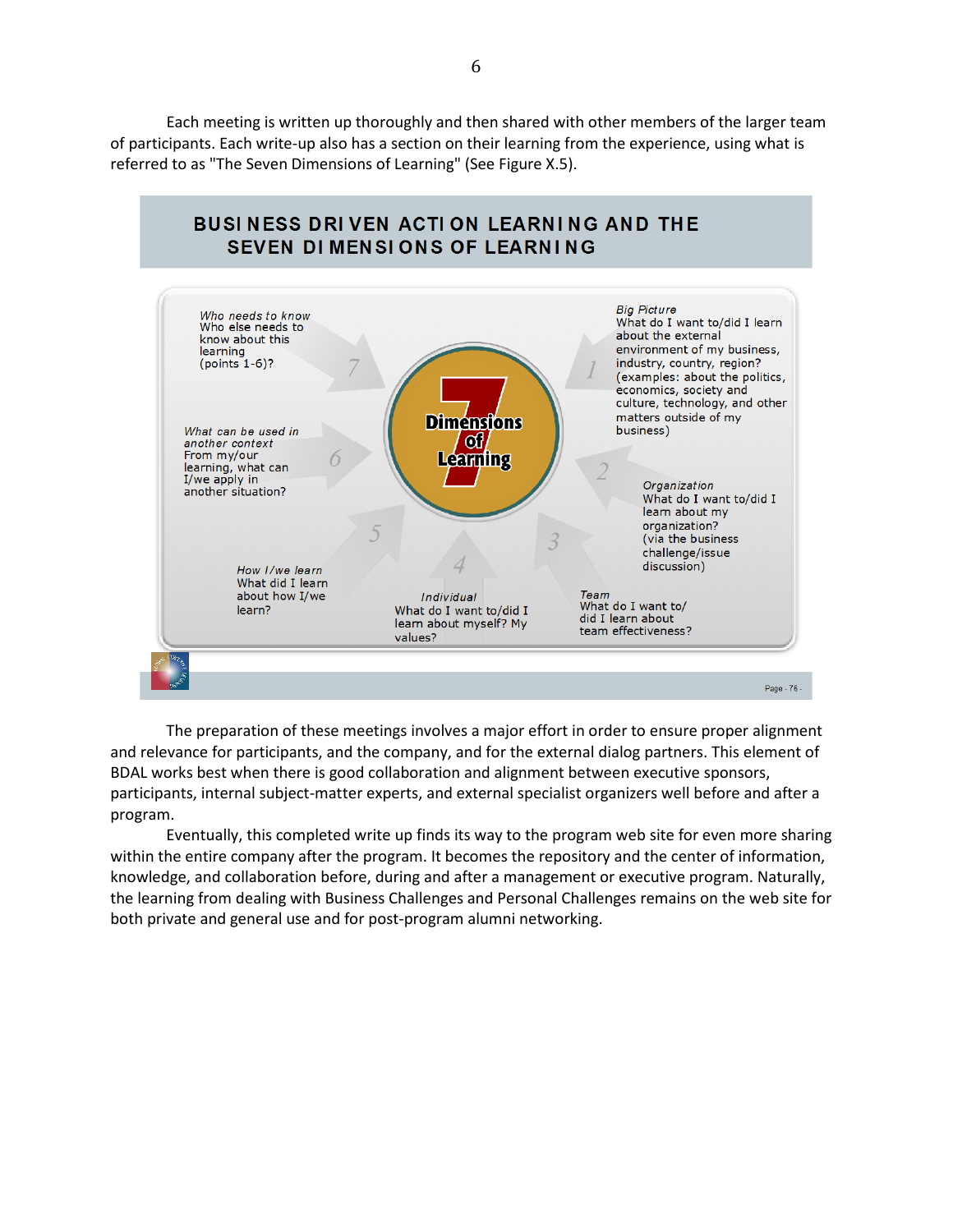#### **Some Things That Could Go Wrong**

When companies report a less than successful result on the Business Challenge(s) they usually mention the following:

- **EXECUTE:** Lack of clarity by senior executives, and lack of alignment with participants on the Business Challenge and the expected "deliverables" by both executives and participants
- Participants who were not appropriate for the Business Challenge: usually too junior, inexperienced, or chosen for the wrong reason (on occasion, as a reward for their previous performance or length of service), and were not able to understand the Business Challenge and lacked the business acumen needed to solve the problem or challenge
- Dysfunctional teams working on the Business Challenge that were not able to agree and to work together;
- Some teams lacked the courage to say what they really thought about the Business Challenge and hence their recommendations lacked depth and clarity; their presentation was less than committed and hence unpersuasive.

### **BDAL Success Factors and Lessons Learned**

Successful BDAL interventions share several common characteristics. Some of the most important ones are listed below.

- *The "right" organizational culture is required for BDAL*: In closed, very controlling cultures, it is difficult to design and implement BDAL "correctly", let alone in a manner optimizing and integrating all the "Seven Component Parts". Senior leaders who act as sponsors of BDAL programs must trust their people and trust the process.
- *The active support and participation of top executives is essential*: Always keep in mind that it is their program and their Business Challenges that are being addressed. In turn, they must appreciate that BDAL is more than just a task force: it integrates both Business Challenges and Personal Challenges, and that they must be actively engaged on several fronts: In the selection of Business Challenges or opportunities that are really strategic with clear deliverables and follow up, participation in the selection of participants that helps set the right business focus, and engagement in the program ("leaders teaching leaders") or in a BDAL learning intervention.
- *The best senior executive sponsors are those who understand that there can be no action without learning, and no learning without action*; That is, the ideal sponsor should ensure and allow that there be a balance between action and learning in a BDAL program and not just a focus on business results.
- *The Program Manager/Director is very important*: someone who is well connected to the top leadership and is seen as a business partner. This helps in aligning roles and processes, as well as content, in a way that is constructively challenging.
- *Company-wide support is needed*: mobilizing those who know, care and can do something about resolving the Business Challenge, thus engaging internal "stakeholders".
- *The involvement of key stakeholders outside the company can help with clarifying and resolving the Business Challenge*. This can include customers, suppliers, "best practice" companies, subject matter specialists, thought leaders, government representatives and others.
- *Information capture and knowledge sharing can be magnified through a collaborative web site*. The website leverages the processes and expands the learning to other parts of company.
- *BDAL is more than just a program*: The Follow Up component of the program should be seen as just as important as the program or event. This includes Follow Up on Business Challenge recommendations by senior executive BDAL sponsors, on the "outside-ins", Personal Challenge development, and action and learning commitments by participants, and the details of "how" and "when" should be considered seriously well in advance. Unfortunately, many organizations do not spend much time, nor do they devote enough resources to this aspect of BDAL. Those